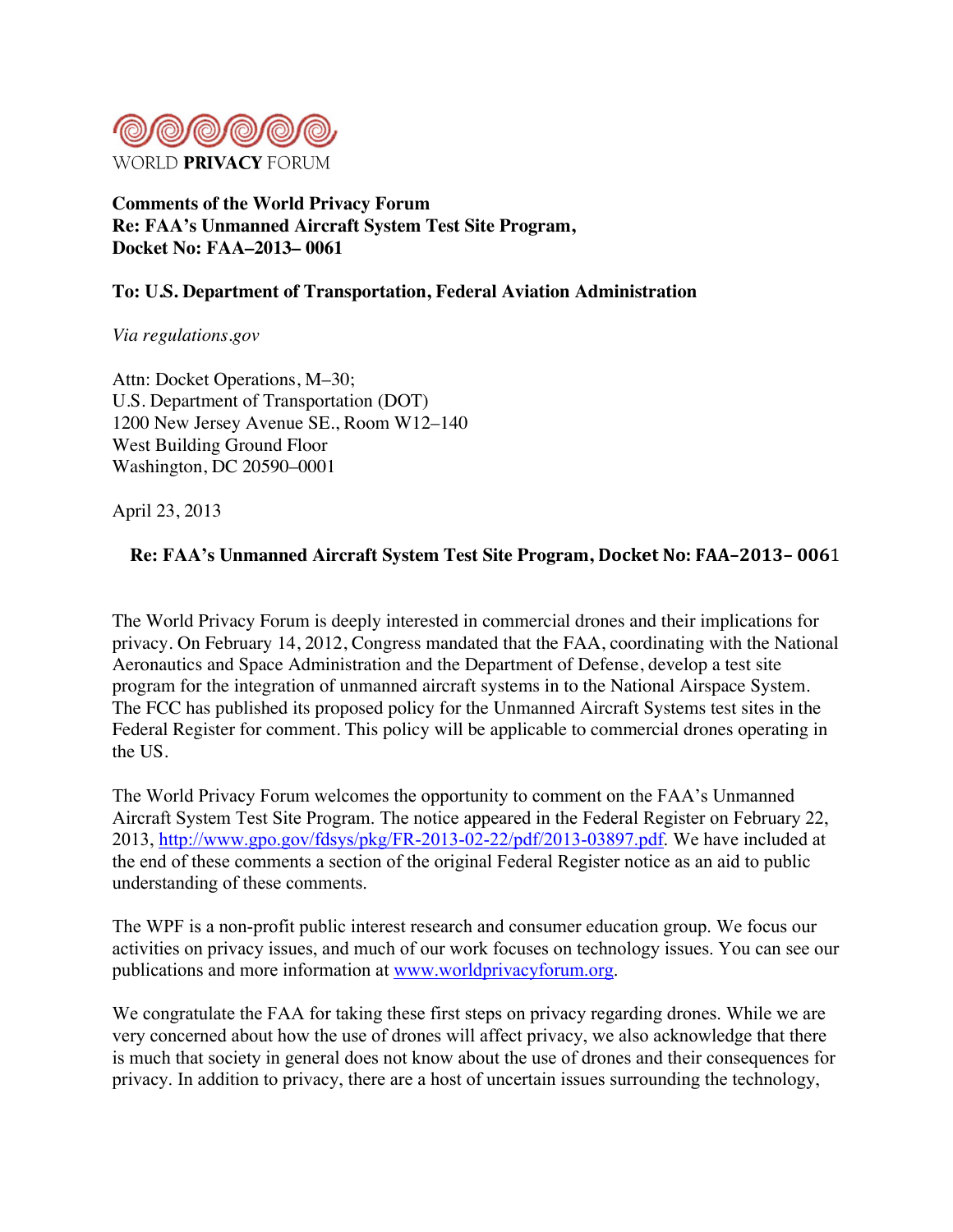the economics, and the law surrounding drones. All of these issues intersect in ways that are unpredictable and as of yet untested and largely unknown.

We offer our comments with that express acknowledgement that everyone has much to learn in this area. The FAA appears to be making good use of the opportunity to advance the learning process for everyone through its Unmanned Aircraft System (hereafter UAS) process. Many of our suggestions below seek to increase general knowledge about drones and their effect on privacy.

## **1. Clarify applicability of the Privacy Act to UAS test site operators**

The FAA should clarify the applicability of the Privacy Act of 1974 to its agreement with the UAS test site operator. Applicability of the Act may depend on any requirements that the FAA might impose on the operator with respect to the collection and maintenance by drones and by the Site Operator of personal information about individuals. We are not necessarily suggesting that the Act must apply because much depends on facts that are not available at present.

## **2. Determine if Site Operator's activities constitute government action**

In a similar vein, the FAA should consider **whether the activities of the Site Operator constitute government action.** The U.S. Constitution limits the ability of the FAA as a government agency to collect some information and to engage in surveillance and other activities. These limits may not apply to the Site Operator. It may be appropriate for the FAA's agreement with the Site Operator to limit Operator activities to those that would be lawful for the government to undertake. The basic policy is that the agreement should not allow the FAA to do indirectly what it is prohibited from doing directly. Frankly, we are not sure that is will be a primary concern at this stage, but as a matter of precedent, we would like to see the government staying clearly within its constitutional and statutory boundaries on privacy matters, whether it acts directly or though an agreement with a private entity.

# **3. Support for FIPs**

We applaud the FAA's citation of Fair Information Practice Principles (FIPs) for core privacy policies, and we support this use. We would prefer that general compliance with FIPs be mandatory, although we would leave some flexibility in the application of the principles because the principles must be adapted to different circumstances. For an introduction to FIPS, see http://www.worldprivacyforum.org/fairinformationpractices.html. For a short history of FIPs, see http://bobgellman.com/rg-docs/rg-FIPshistory.pdf.

## **4. Establish a Privacy Advisory Committee**

We also applaud and support the notice requirement that the Site Operator must have a mechanism to receive and consider comments on its privacy policies. With an eye on seeking broad responses to the many privacy issues raised by drones, we suggest that the FAA establish an advisory committee on drone privacy or require the Site Operator to establish a privacy advisory committee. The advisory committee needs to include privacy experts and advocates,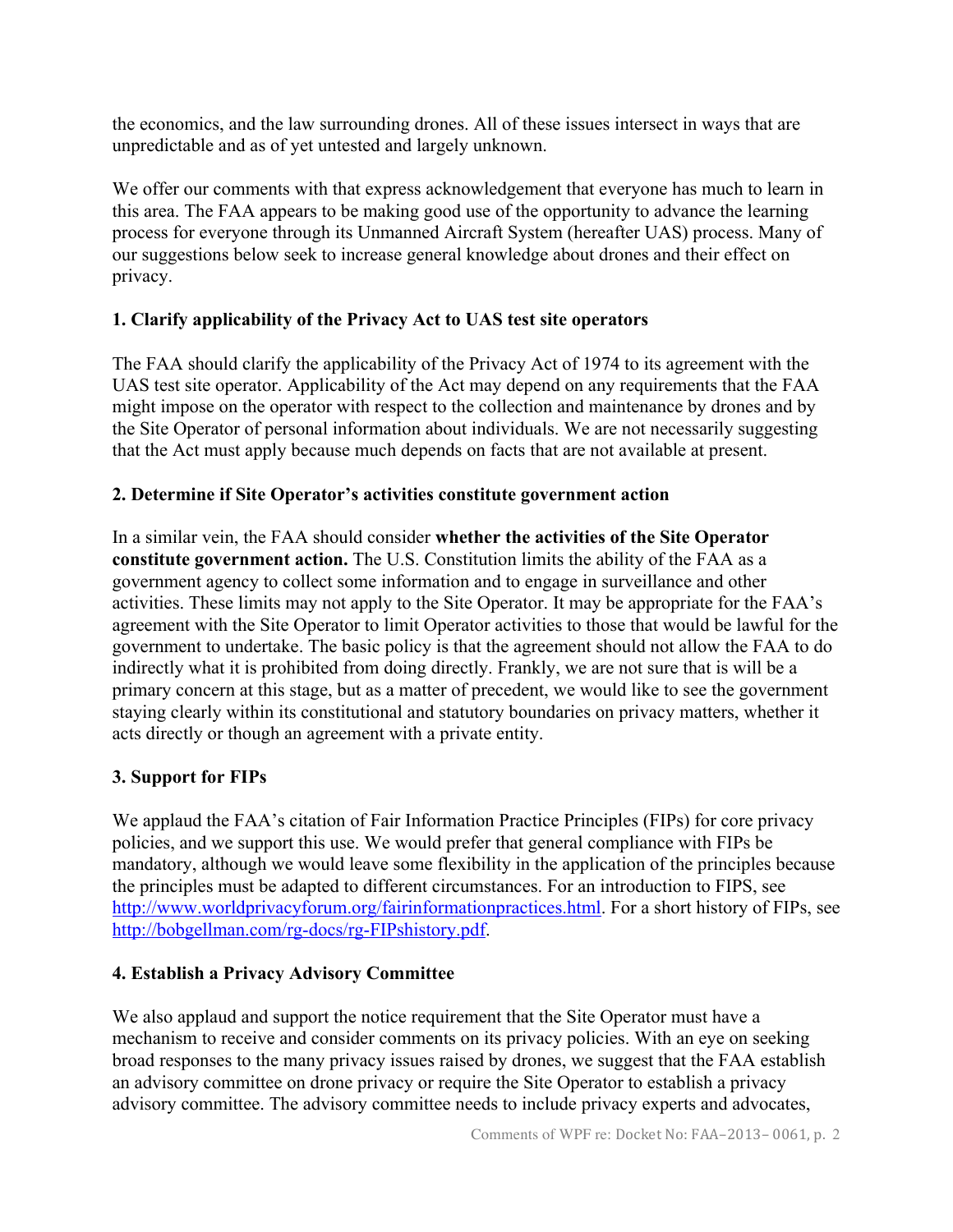law enforcement, policymakers, and industry. An advisory committee is not the only mechanism for receiving outside comments, but it may be the best way to "contribute to the dialogue among privacy advocates, law enforcement, policymakers, and industry about how to address broader questions relative to the technologies used." The quoted language comes from the abstract to the Unmanned Aircraft Systems Test Site Selection document at https://faaco.faa.gov/index.cfm/announcement/view/13143.

### **5. Require Site Operators to establish a Chief Privacy Officer**

The FAA should require the Site Operator to establish a Chief Privacy Officer (CPO). We are not prepared to state that the function of CPO requires a full-time, dedicated employee. It may be a part time job. However, centralizing the privacy responsibilities in one individual should maximize consideration and coordination of all privacy matters.

### **6. Mandatory Privacy Impact Assessments**

The FAA should require the Site Operator to conduct a full Privacy Impact Assessment (PIA). A PIA should be initiated at the earliest possible time. It would be advisable for the PIA to be an ongoing process rather than a one-time event because understanding of privacy issues will advance over time as technology and operations improve. The PIA might be conducted under the direction of the advisory committee recommended above. We do not propose a specific methodology for the PIA, except to observe that it should not be limited to the PIA required of federal agencies under the Section 208 of the E-Government Act of 2002.

This activity requires a much more robust PIA than the law mandates for federal agencies. The PIA should be published in draft, and the public should have an opportunity to comment. The Site Operator should be required to respond publicly to the PIA and to make changes recommended by the PIA or to explain why the recommended changes were not made. This is the only way to ensure that the PIA will be actually reviewed and not just sit on a shelf.

#### **7. Requirement to publish a FIPs-compliant privacy notice**

The Site Operator should be required to publish a privacy notice (as required by FIPs) that, among other things, describes the following:

a) Plans and policies for the collection, maintenance, use, disclosure, and retention of any potentially identifiable data, including a description of all types of personal data that may be collected, maintained, used, or disclosed. For example, if appropriate, the data types should include images of an individual, a house, a motor vehicle (with or without license plate), and other types of potentially identifiable data.

b) All technologies employed by drones to collect information, including but not limited to photographs, videos, thermal images, automatic license plate readers, facial recognition cameras, and other biometric identification methods).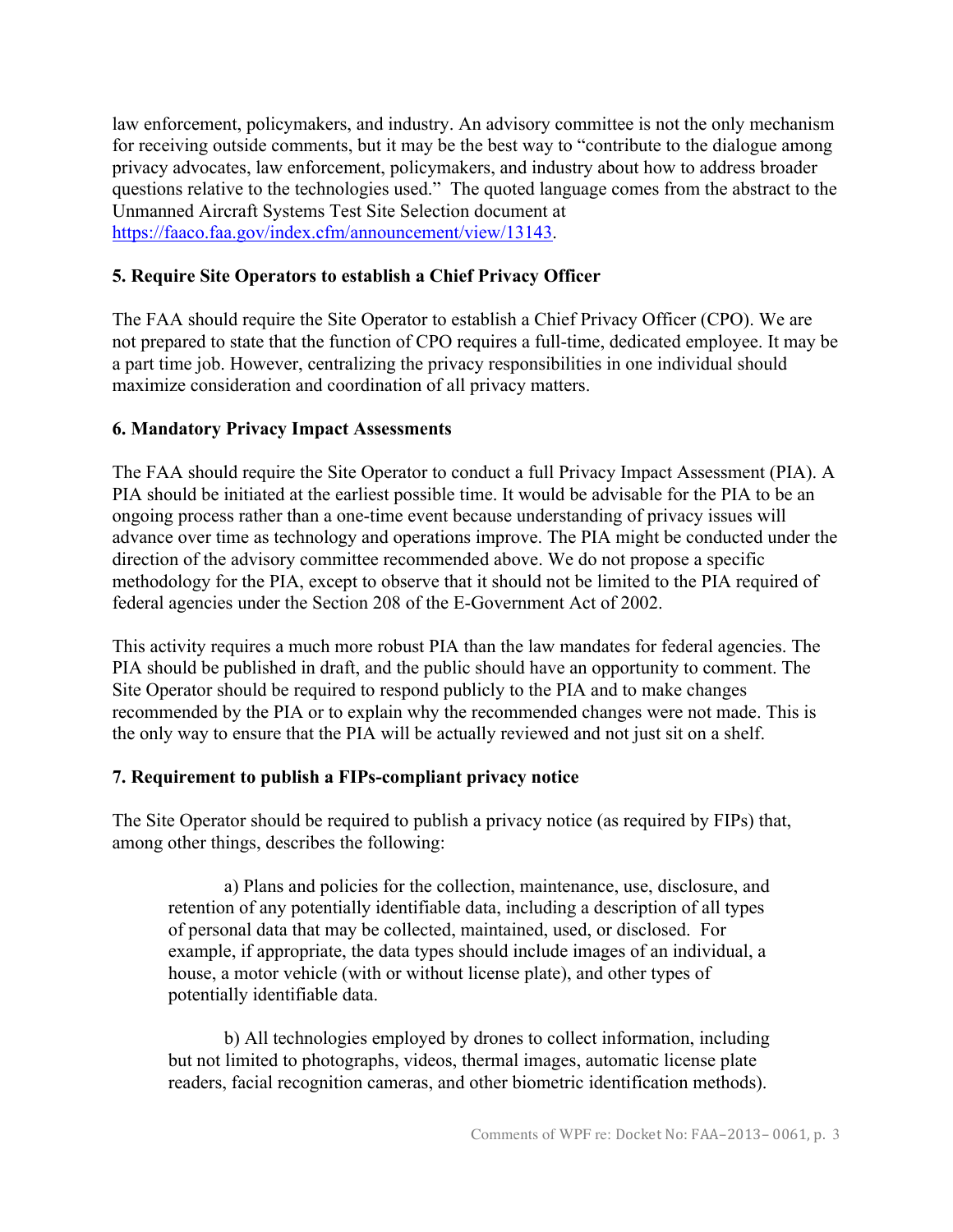c) Schedules for record destruction or de-identification of all personal information.

d) Any methods of de-identification used or planned to be used.

e) The procedures that will be used to respond to law enforcement subpoenas, written demands, administrative requests, and the like that seek personal information or potentially identifiable personal information.

f) The procedures that will be used to respond to civil demands for personal information, including whether the Site Operator will provide notice of the demands to the subject of the record demanded.

In closing, we again commend the FAA for giving attention to the privacy issues raised by drones. We observe that the issue of privacy in public spaces is now being generally reassessed as a result of new technology like drones, the Supreme Court's decision in *United States v. Jones* (http://www.law.cornell.edu/supremecourt/text/10-1259), and public surveillance that has become pervasive. The FAA's actions will contribute usefully to that reassessment.

The World Privacy Forum welcomes your questions, and we will be happy to discuss these privacy issues further.

Sincerely,

Pam Dixon Executive Director World Privacy Forum www.worldprivacyforum.org 3108 Fifth Avenue Suite B, San Diego, CA 92103  $Ph \cdot 760 - 712 - 4281$ 

Paul RXX

#### Addendum

The following information is copied from the Federal Register notice in response to which we have filed these comments. This information in the notice was highly relevant to WPF's comments and may assist the public in understanding our comments.

*OTA= OTHER TRANSACTION AGREEMENT UAS= unmanned aircraft systems*